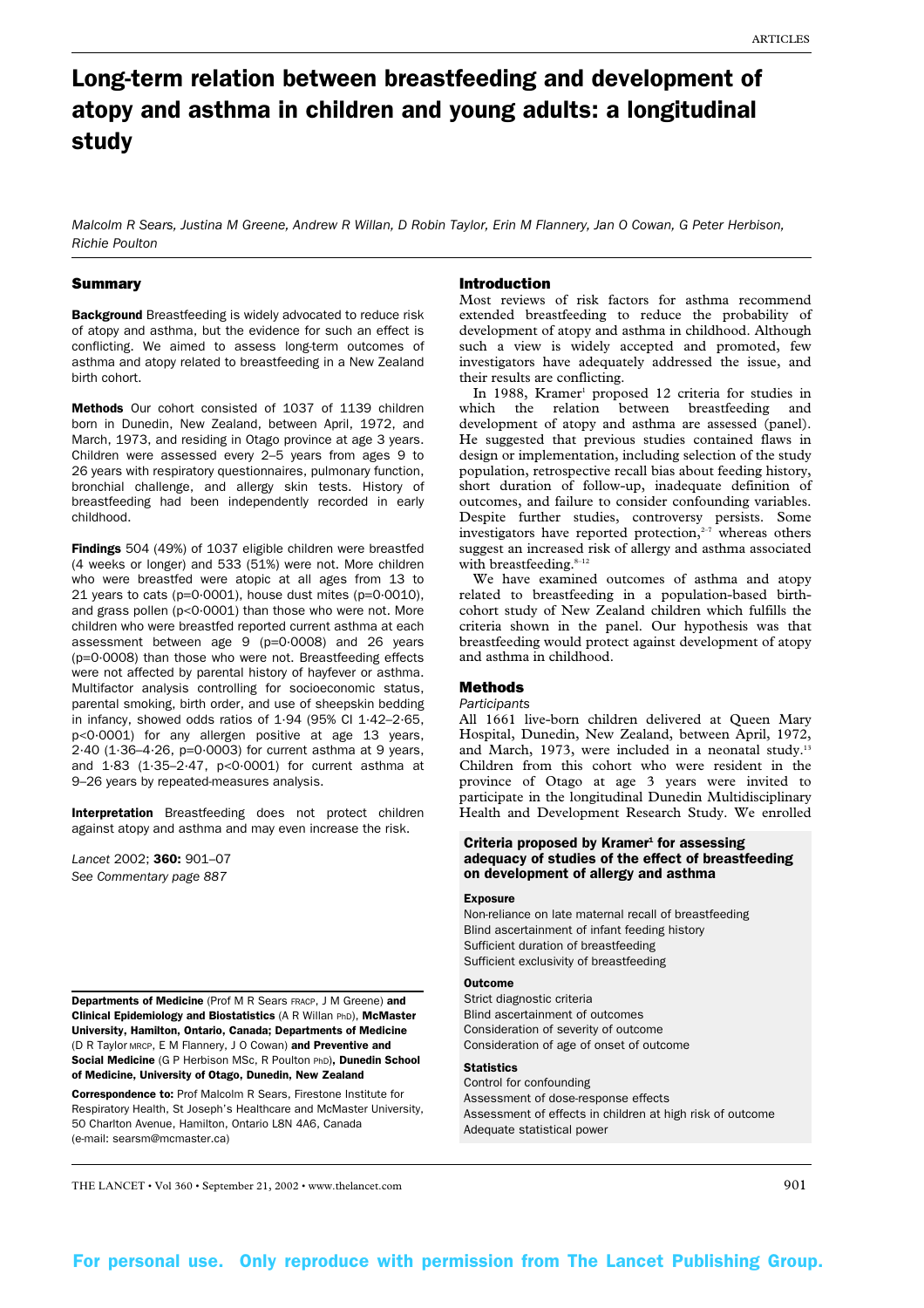1037 (91%) of 1139 eligible children. Cohort families represented the full range of socioeconomic status in the general population of New Zealand's South Island and were mainly white. Socioeconomic status was classified by the Elley-Irving scale (high  $1-3$ , low  $4-6$ ).<sup>14</sup>

The research ethics committee of the Otago hospital board granted ethical approval for assessments. Participants gave written informed consent before participating in each assessment from age 18 years, as did a parent or guardian in assessments before age 18 years.

#### *Procedures*

Participants were assessed within a month of their birthday at ages 3, 5, 7, 9, 11, 13, 15, 18, 21, and 26 years, unaccompanied after age 11 years. Children who completed respiratory questionnaires at ages 9, 11, 13, 15, 18, 21, and 26 years were respectively 79%, 77%, 71%, 93%, 84%, 92%, and 96% of the living cohort. Skin testing was done in 714 (69% of the living cohort) children at age 13 years and in 885 (87%) at age 21 years.

Initiation and duration of breastfeeding were documented independently by interviewers who assessed the cohort at age 3 years. These interviewers were unaware of the atopy and asthma outcomes, since these were recorded in later life.<sup>15</sup> Duration of breastfeeding and age at introduction of cow's milk and other foods to the infant's diet were verified at age 3 years from records maintained through the New Zealand Plunket Nurse programme, in which newborns and infants were assessed through regular home and clinic visits**,** weekly at first then less frequently**,** until children were aged 2–3 years. Although many newborns who were breastfed received a nightly formula feed while in hospital to allow the mother to sleep, most had hospital stays of only 3–4 days. Thus, the extent of other feeding, if only in that period, was minor. Those infants not breastfed generally received formula feeding prepared from dried cow's milk powder.

At the assessment at age 7 years, trained interviewers asked whether the child had ever had asthma, wheezing, hayfever, bronchitis, or allergies.<sup>16</sup> From age 9 years, a more comprehensive questionnaire was used by an interviewer, who recorded occurrence and frequency of symptoms of wheezing, diagnoses of asthma and hayfever, drugs, clinical characteristics, admissions, and environmental exposures.<sup>17,18</sup> At ages 18, 21, and 26 years,

participants also completed questions derived from questionnaires from the American Thoracic Society<sup>19</sup> and the International Union Against Tuberculosis and Lung Diseases.<sup>20</sup> Current asthma was defined as a positive response to the question "Do you (does your child) have asthma?" together with symptoms reported within the previous 12 months, and was not dependent on whether treatment was prescribed or used.

At 7 years, the adult attending with the child (usually mother) was asked whether the natural mother or father had asthma, hayfever, or allergies.<sup>16</sup> The family history was again obtained at 18 years. Preference was given to the information recorded at age 7 years (if available).

Participants using bronchodilators were asked to withhold these on the day of study, but inhaled steroids and other treatments were not withheld. Spirometry was done at every assessment from ages 9 to 26 years, and we recorded the best of at least three satisfactory measurements of forced exhaled volume in  $1 \text{ s}$  (FEV<sub>1</sub>) and vital capacity. Except at ages 18 and 26 years, an abbreviated four-dose validated methacholine challenge test was done by all consenting participants.<sup>18</sup> Airway hyper-responsiveness was defined as a fall of  $FEV$ , of  $20\%$ or more after inhalation of methacholine in a concentration of 8 g/L or less. Children with baseline airflow obstruction ( $\text{FEV}_1/\text{vital}$  capacity ratio <70%) were not given methacholine, but response to salbutamol (5 g/L nebulised for 2 min) was measured instead. We judged airway hyper-responsiveness to be present if the FEV<sub>1</sub> increased by 10% or more from baseline after use of a bronchodilator. At ages 18 and 26 years, all participants had a bronchodilator response test only.

Skin prick tests were done at ages 13 and 21 years on the forearm without specific skin preparation.<sup>21</sup> Results were excluded if antihistamines had been used within 2 days. A positive skin test was defined as a weal at least 2 mm greater than the size of the weal to the negative control at 15 min. Allergens included house dust mite (*Dermatophagoides pteronyssinus*) (Bencard Brentford, Middlesex, UK), rye grass pollen (*Lolium perenne*), cat dander, dog dander, horse hair, kapok, cladosporium, *Aspergillus fumigatus*, *Penicillium* spp, *Alternaria* spp, and wool (all Hollistier-Stier, Spokane, Washington, USA), together with positive (histamine  $0.1\%$ ) and negative (diluent) controls. Ingested allergens relevant to early

|                         | Whole population<br>$(n=1037)$ | Not breastfed<br>$(n=504)$ | <b>Breastfed</b><br>>4 weeks (n=533) | Odds ratio<br>(95% CI) | p        | Population<br>attributable risk |
|-------------------------|--------------------------------|----------------------------|--------------------------------------|------------------------|----------|---------------------------------|
| Atopy at age 13 years   | $n = 714$                      | $n = 359$                  | $n = 355$                            |                        |          |                                 |
| Cat                     | 94 (13%)                       | 30 (8%)                    | 64 (18%)                             | $2.41(1.52 - 3.83)$    | 0.0001   | 36%                             |
| House dust mite         | 213 (30%)                      | 87 (24%)                   | 126 (36%)                            | $1.72(1.24 - 2.38)$    | 0.0010   | 19%                             |
| Grass                   | 232 (32%)                      | 87 (24%)                   | 145 (41%)                            | $2.16(1.57-2.98)$      | < 0.0001 | 26%                             |
| Alternaria              | 43 (6%)                        | 15 (4%)                    | 28 (8%)                              | $1.96(1.03 - 3.74)$    | 0.0373   | 30%                             |
| Any allergen positive   | 319 (45%)                      | 132 (37%)                  | 187 (53%)                            | $1.91(1.42 - 2.58)$    | < 0.0001 | 18%                             |
| Atopy at age 21         | n=885                          | $n = 442$                  | $n = 443$                            |                        |          |                                 |
| Cat                     | 240 (27%)                      | 100 (23%)                  | 140 (32%)                            | $1.58(1.17-2.13)$      | 0.0027   | 17%                             |
| House dust mite         | 491 (55%)                      | 224 (51%)                  | 267 (60%)                            | $1.48(1.13 - 1.93)$    | 0.0041   | 10%                             |
| Grass                   | 388 (44%)                      | 159 (36%)                  | 229 (52%)                            | $1.91(1.46 - 2.49)$    | < 0.0001 | 18%                             |
| Alternaria              | 114 (13%)                      | 41 (9%)                    | 73 (16%)                             | $1.93(1.28 - 2.90)$    | 0.0014   | 28%                             |
| Any allergen positive   | 573 (65%)                      | 266 (60%)                  | 307 (69%)                            | $1.49(1.13 - 1.97)$    | 0.0045   | 7%                              |
| Asthma                  |                                |                            |                                      |                        |          |                                 |
| Ever by age 9 years     | 74/815 (9%)                    | 27/417 (6%)                | 47/398 (12%)                         | $1.93(1.18-3.17)$      | 0.0081   | 29%                             |
| Current at age 9 years  | 62/815 (8%)                    | 19/417 (5%)                | 43/398 (11%)                         | $2.54(1.45 - 4.44)$    | 0.0008   | 40%                             |
| Current at age 11 years | 93/802 (12%)                   | 31/405 (8%)                | 62/397 (16%)                         | $2.23(1.42 - 3.52)$    | 0.0004   | 34%                             |
| Current at age 13 years | 95/735 (13%)                   | 27/371 (7%)                | 68/364 (19%)                         | $2.93(1.83 - 4.69)$    | < 0.0001 | 43%                             |
| Current at age 15 years | 138/968 (14%)                  | 55/494 (11%)               | 83/474 (18%)                         | $1.69(1.17-2.45)$      | 0.0046   | 22%                             |
| Current at age 18 years | 128/868 (15%)                  | 51/441 (12%)               | 77/427 (18%)                         | $1.68(1.15 - 2.47)$    | 0.0072   | 22%                             |
| Current at age 21 years | 154/957 (16%)                  | 64/479 (13%)               | 90/478 (19%)                         | $1.50(1.06 - 2.13)$    | 0.0214   | 17%                             |
| Current at age 26 years | 187/980 (19%)                  | 74/496 (15%)               | 113/484 (23%)                        | $1.74(1.26 - 2.40)$    | 0.0008   | 22%                             |

Values are number (%).

Table 1: Frequency of atopy (skin test weal  $\geq 2$  mm) at ages 13 and 21 years, and asthma at ages 9–26, by breastfeeding history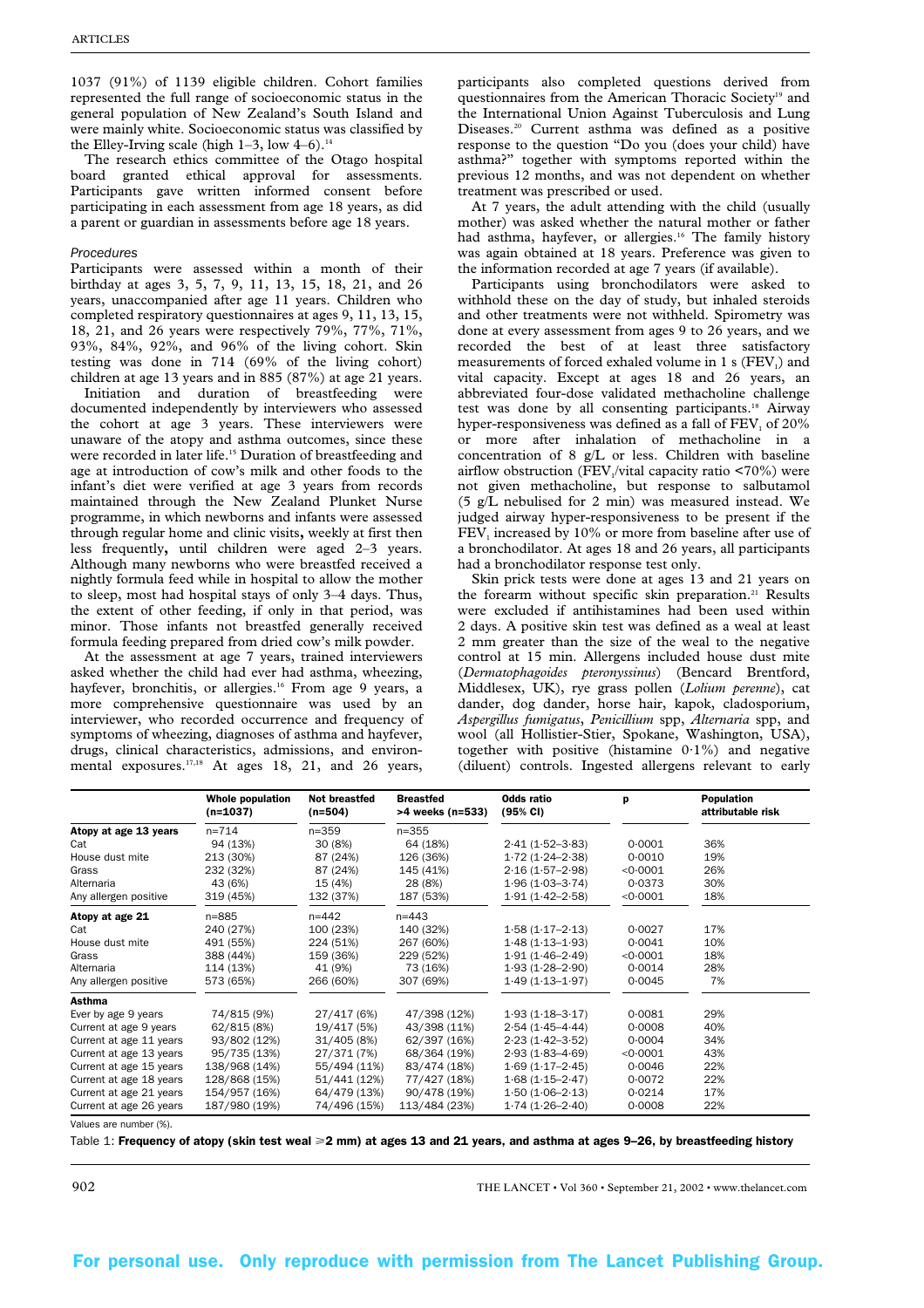childhood were not included since skin testing was first undertaken at age 13 years. Investigators unaware of the data for infant feeding determined all respiratory outcomes (questionnaires, pulmonary function testing, and skin allergy testing).

#### *Statistical analysis*

We analysed data using SAS (Statistical Analysis Systems, Cary, NC, USA) version 8. We used  $\chi^2$  tests to compare characteristics between children who were breastfed and those who were not and likelihood ratio tests to assess the relation between breastfeeding and risk of atopy and asthma. A step-forward (multivariate) approach was used, starting with a univariate model for each individual variable. The level of significance to enter the model was 0·1. The outcome of asthma which was determined at several time points from 9 to 26 years was also analysed with the generalised estimating equations approach, $22$ incorporating the repeated nature of these data.

## *Role of the funding source*

The sponsor of the study had no role in study design, data collection, data analysis, data interpretation, or in the writing of the report.

## Results

Of 1037 children in the longitudinal study, 463 (45%) were not breastfed. In 70 (7%) children, breastfeeding was attempted but was discontinued before the child was 4 weeks old. Preliminary analyses showed that these 70 children had outcomes much the same as those who were not breastfed, and quite different to those breastfed for 4 weeks or longer. These 70 children were therefore included in the non-breastfed group, making a total of 533 children (51%). Mean duration of breastfeeding in the comparison group of 504 children (49%) was  $21·1$  weeks (SD  $16·6$ ). Unless otherwise specified, the term breastfeeding in this report does not necessarily mean exclusive breastfeeding. Early childhood characteristics of those 1037 children who participated in the study did not differ significantly from those of the 102 children who did not participate.

Children were more often breastfed than formula fed if they were first-born (216 of 384 [56%] *vs* 288 of 653  $[44\%]$ , p=0.0001), born to parents of higher socioeconomic status (220 of 368 [60%] *vs* 249 of 527 [44%], p=0·0001 for SES levels 1–3 *vs* 4–6), or born to non-smoking mothers (273 of 497 [55%] *vs* 154 of 371 [42%],  $p=0.0001$ ). Children who were breastfed were more likely to have a sheepskin on their bed in infancy

than those who were not (122 of 396 [31%] *vs* 97 of 414 [ $23\%$ ], p=0·018). Family history of hayfever or asthma (mother or father) and sex of the child did not affect the probability of being breastfed.

At age 13 years, positive skin tests to cat, house dust mite, grass, alternaria, or any allergen, were significantly more frequent in children who were breastfed than in those who were not (table 1). At age 21 years, positive skin tests to all allergens tested except aspergillus were significantly more frequent in those who were breastfed than in those who were not (table 1). Population attributable risks for atopy at age 13 varied between 19% and 36% for different allergens, and at age 21 between 10% and 28% (table 1).

At age 9 years, more children who were breastfed had been diagnosed with asthma, had current asthma, and had current wheeze (symptoms within the last 12 months) than those who were not breastfed (tables 1 and 2). The effect identified with current asthma persisted at all ages to 26 years (table 1), with population attributable risks varying between 17% and 43% at different ages, Among those with daily wheezing at age 9 years, seven of eight (88%) had been breastfed, as had 16 of 21 (76%) of those reporting wheeze at least weekly, and 62 of 92 (67%) of those with any wheezing.

The relation with breastfeeding remained strong even when airway hyper-responsiveness was needed to confirm the diagnosis of asthma, or that wheezing was due to asthma.23 Children who were breastfed were more likely than those who were not to have current asthma with airway hyper-responsiveness or current wheeze with airway hyper-responsiveness at all ages up to 21 years with one exception (table 2). With generalised estimating equations, allowing for repeated measures analysis, children who were breastfed were more than twice as likely as those who were not breastfed to have wheeze with airway hyper-responsiveness or current asthma with airway hyper-responsiveness (table 2).

Any duration of breastfeeding for longer than 3 weeks raised risk of atopy and asthma (table 3). To compare our data with results from other studies, we determined the effect that selection of cutpoints other than 4 weeks to define breastfeeding would have had on the odds ratios for effects on atopy and asthma. Breastfeeding was associated with increased risk of asthma or atopy irrespective of whether we had selected a cutpoint of 0 weeks (any breastfeeding *vs* no breastfeeding), 4 weeks, 8 weeks, or 12 weeks (table 3). For example, the odds ratios for the outcome of any allergen positive at age 13 were  $1.72$  (95%) CI 1.27-2.33; p=0.0004) for 0 weeks, 1.91  $(1.42-2.58;$ 

|                                | Whole<br>population (n=1037) | <b>Not breastfed</b><br>$(n=504)$ | <b>Breastfed</b><br>>4 weeks (n=533) | Odds ratio<br>(95%CI) | р        | <b>Population</b><br>attributable risk |
|--------------------------------|------------------------------|-----------------------------------|--------------------------------------|-----------------------|----------|----------------------------------------|
| <b>Current wheeze with AHR</b> |                              |                                   |                                      |                       |          |                                        |
| 9 years                        | 76/794 (10%)                 | 22/409 (5%)                       | 54/385 (14%)                         | $2.87(1.71 - 4.81)$   | < 0.0001 | 44%                                    |
| 11 years                       | 57/754 (8%)                  | 18/381 (5%)                       | 39/373 (10%)                         | $2.36(1.32 - 4.20)$   | 0.0029   | 38%                                    |
| 13 years                       | 45/700 (6%)                  | 9/350(3%)                         | 36/350 (10%)                         | $4.34(2.06 - 9.16)$   | < 0.0001 | 60%                                    |
| 15 years                       | 59/822 (7%)                  | 25/418 (6%)                       | 34/404 (8%)                          | $1.44(0.85 - 2.47)$   | 0.1763   | 17%                                    |
| 21 years                       | 57/856 (7%)                  | 21/430 (5%)                       | 36/426 (8%)                          | $1.80(1.03 - 3.13)$   | 0.0364   | 27%                                    |
| $9-21$ years*                  |                              |                                   |                                      | $2.09(1.42 - 3.08)$   | 0.0002   |                                        |
| <b>Current asthma with AHR</b> |                              |                                   |                                      |                       |          |                                        |
| 9 years                        | 39/794 (5%)                  | 11/409 (3%)                       | 28/385 (7%)                          | $2.83(1.39 - 5.78)$   | 0.0028   | 45%                                    |
| 11 years                       | 51/754 (7%)                  | 15/381 (4%)                       | 36/373 (10%)                         | $2.61(1.40 - 4.85)$   | 0.0018   | 43%                                    |
| 13 years                       | 37/700 (5%)                  | 6/350(2%)                         | 31/350 (9%)                          | $5.57(2.29 - 13.5)$   | < 0.0001 | 68%                                    |
| 15 years                       | 50/822 (6%)                  | 18/418 (4%)                       | 32/404 (8%)                          | $1.91(1.05 - 3.46)$   | 0.0302   | 30%                                    |
| 21 years                       | 43/856 (5%)                  | 14/430 (3%)                       | 29/426 (7%)                          | $2.17(1.13 - 4.17)$   | 0.0174   | 34%                                    |
| $9-21$ years*                  |                              |                                   |                                      | $2.33(1.46-3.72)$     | 0.0004   |                                        |

Values are number (%). \*Repeated measures analysis.

Table 2: Prevalence of current significant wheeze with airway hyper-responsiveness (AHR) to methacholine (or salbutamol in those with baseline obstruction), and of current asthma with AHR, by breastfeeding history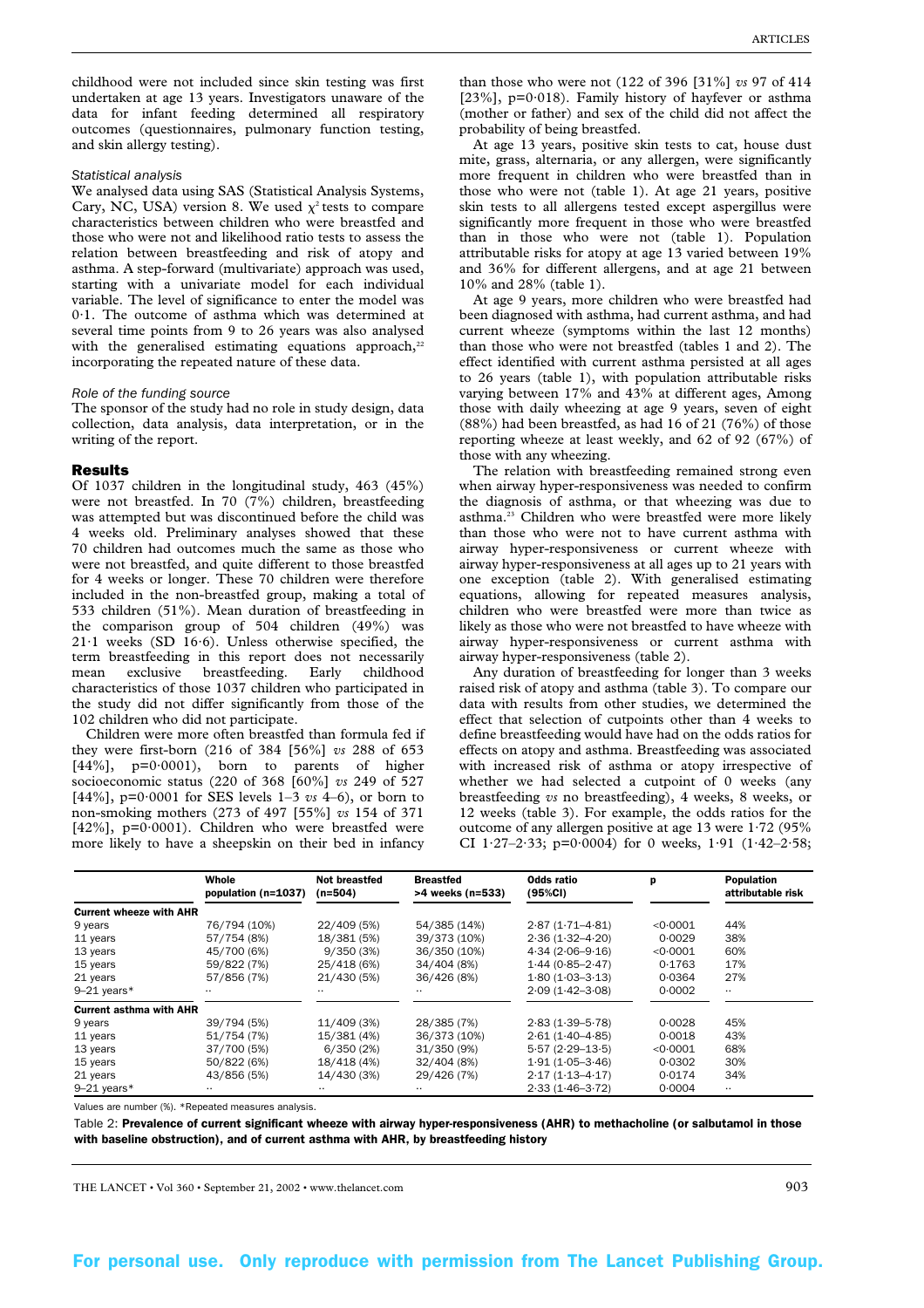|                       | Duration of breastfeeding (weeks) |          |          |          |           |           |          |  |  |  |
|-----------------------|-----------------------------------|----------|----------|----------|-----------|-----------|----------|--|--|--|
|                       | Never                             | $1 - 3$  | $4 - 7$  | $8 - 11$ | $12 - 15$ | $16 - 25$ | >26      |  |  |  |
| Atopy at 13 years (n) | 312                               | 47       | 71       | 47       | 56        | 79        | 102      |  |  |  |
| Cat                   | 24 (8%)                           | 6(13%)   | 14 (20%) | 8 (17%)  | 10 (18%)  | 12 (15%)  | 20 (20%) |  |  |  |
| Mite                  | 78 (25%)                          | 9(19%)   | 28 (39%) | 17 (36%) | 25 (45%)  | 26 (33%)  | 30 (29%) |  |  |  |
| Any allergen          | 116 (37%)                         | 16 (34%) | 41 (58%) | 23 (49%) | 38 (68%)  | 38 (48%)  | 47 (46%) |  |  |  |
| Atopy at 21 years (n) | 377                               | 65       | 88       | 54       | 65        | 106       | 130      |  |  |  |
| Cat                   | 87 (23%)                          | 13 (20%) | 31 (35%) | 19 (35%) | 27 (42%)  | 29 (27%)  | 34 (26%) |  |  |  |
| Mite                  | 191 (51%)                         | 33 (51%) | 57 (65%) | 31 (57%) | 45 (69%)  | 60 (57%)  | 74 (57%) |  |  |  |
| Any allergen          | 227 (60%)                         | 39 (60%) | 60 (68%) | 37 (69%) | 50 (77%)  | 72 (68%)  | 88 (68%) |  |  |  |
| Asthma at 9 years (n) | 365                               | 52       | 79       | 48       | 61        | 91        | 119      |  |  |  |
| Asthma current        | 18 (5%)                           | 1(2%)    | 10 (13%) | 5(10%)   | 6(10%)    | 12 (13%)  | 10 (8%)  |  |  |  |
| Asthma ever           | 25 (7%)                           | 2(4%)    | 10 (13%) | 5(10%)   | 6(10%)    | 13 (14%)  | 13 (11%) |  |  |  |

Values are number (%) of those assessed for these outcomes at each age.

Table 3: Effect of duration of breastfeeding on development of atopy and asthma

p<0.0001) for 4 weeks,  $1.53$  ( $1.16-2.13$ ; p=0.0033) for 8 weeks, and 1·55 (1·13–2·12; p=0·0063) for 12 weeks. For the outcome of current asthma at age 9 years, odds ratios were 2·09 (1·19–3·68; p=0·0095), 2·54 (1·45–4·44;  $p=0.0008$ ,  $1.86$   $(1.10-3.13; p=0.0182)$ , and  $1.73$  $(1.02-2.92; p=0.0385)$ , respectively, for these cutpoints.

As expected, more children who had a parental history of hayfever or asthma developed atopy or asthma than those who did not have such a history. However, the effects of breastfeeding were not affected by family history (table 4).

No duration of exclusive breastfeeding had a protective effect against development of atopy and asthma in later childhood. Rather, most analyses showed such disorders in more children who were breastfed than in those who were not. For example, asthma ever at age 9 years was reported by 20 (13%) of 160 who were exclusively breastfed for longer than 4 weeks compared with 51 (8%) of all others  $(n=635, p=0.077)$ . Because of the smaller numbers in whom exclusive feeding could be firmly documented, these comparisons were not significant, but were of similar direction and magnitude to all other analyses.

In multifactor analysis, controlling for socioeconomic status, birth order, sheepskin use in infancy, and maternal smoking, asthma and atopy outcomes all remained highly significantly associated with breastfeeding (table 5). Male sex was a risk factor for atopy, as was the mother's history of asthma or hayfever for the outcome of any positive skin test at age 13 years. Other factors were considered in the final model, but were not significant. Table 5 shows the adjusted odds ratios for development of any positive skin test at age 13 years, for current asthma at age 9 years, and for positive skin test to house dust mite at age 13 years. With generalised estimating equations to analyse asthma outcomes, allowing for the repeated nature of this assessment, the odds ratio for current asthma was 1·83  $(1.35-2.47; p<0.0001)$ .

### **Discussion**

Our results provide substantial evidence against our initial hypothesis that breastfeeding is protective against atopy and asthma. By contrast, breastfeeding for 4 weeks or longer increased the likelihood of skin test responses to common allergens at age 13 years, and more than doubled the risk of diagnosed asthma in mid-childhood, with effects persisting into adulthood.

We investigated a large unselected population-based birth cohort, in which roughly equal numbers were breastfed and not breastfed. Data for breastfeeding were gathered in early childhood, and varied widely by duration of exclusive and total breastfeeding. Ascertainment of feeding history was undertaken by investigators who were unaware of asthma and allergy outcomes, and vice versa. Our results were strengthened by the long (26 year) period of follow-up with reviews every few years, together with clearly defined allergy and asthma outcomes, and objective confirmation of allergy by skin-testing and of asthma by measurement of airway responsiveness. We also considered the effects of duration of breastfeeding (an approximation for a dose-response effect), effects in highrisk versus low-risk children, and effects of exclusive breastfeeding. Relevant confounding variables were taken into account. Hence this study meets all of the requirements of Kramer<sup>1</sup> outlined in the panel.

The reasons why some studies of breastfeeding show protection against atopy and asthma,<sup>2-7</sup> whereas others

|                       | <b>Family history negative</b> |                              |                        | <b>Family history positive</b> |                              |                             |  |
|-----------------------|--------------------------------|------------------------------|------------------------|--------------------------------|------------------------------|-----------------------------|--|
|                       | Not<br>breastfed               | <b>Breastfed</b><br>>4 weeks | Odds ratio<br>(95% CI) | Not<br>breastfed               | <b>Breastfed</b><br>>4 weeks | Odds ratio<br>(95% CI)      |  |
| Atopy at 13 years (n) | 196                            | 193                          |                        | 155                            | 158                          |                             |  |
| Cat                   | 9(5%)                          | 30 (16%)                     | $3.82(1.76 - 8.29)$    | 21(14%)                        | 34 (22%)                     | $1.75(0.96 - 3.18)$ $0.117$ |  |
| Mite                  | 47 (24%)                       | 60 (31%)                     | $1.43(0.91 - 2.24)$    | 39 (25%)                       | 66 (42%)                     | $2.13(1.32 - 3.45)$ 0.233   |  |
| Any allergen          | 66 (34%)                       | 87 (45%)                     | $1.62(1.07 - 2.44)$    | 64 (41%)                       | 98 (62%)                     | $2.32(1.48 - 3.65)$ 0.245   |  |
| Atopy at 21 years (n) | 235                            | 227                          |                        | 179                            | 196                          |                             |  |
| Cat                   | 41 (17%)                       | 61 (27%)                     | $1.74(1.11 - 2.72)$    | 49 (27%)                       | 77 (39%)                     | $1.72$ (1.11-2.65) 0.968    |  |
| Mite                  | 103 (44%)                      | 124 (55%)                    | $1.54(1.07 - 2.23)$    | 103 (58%)                      | 136 (69%)                    | $1.67(1.09 - 2.56)$ 0.778   |  |
| Any allergen          | 127 (54%)                      | 146 (64%)                    | $1.53(1.06 - 2.23)$    | 120 (67%)                      | 150 (77%)                    | $1.60(1.02 - 2.52)$ 0.881   |  |
| Asthma at 9 years (n) | 229                            | 216                          |                        | 174                            | 174                          |                             |  |
| Asthma ever           | 10 (4%)                        | 23 (11%)                     | $2.61(1.21 - 5.62)$    | 16 (9%)                        | 23 (13%)                     | $1.50(0.77 - 2.96)$ 0.291   |  |
| Asthma current        | 8 (3%)                         | 19 (9%)                      | $2.66(1.14 - 6.22)$    | 11 (6%)                        | 23 (13%)                     | 2.26 (1.06-4.79) 0.774      |  |

Values are number (%) of skin tested at each age, or the number providing questionnaire data at age 9 years. \*p value for difference between odds ratios for effect of breastfeeding in those with and without a family history.

Table 4: Effect of family history of allergy (either parent reporting asthma or hayfever) on effect of breastfeeding on development of atopy and asthma in the New Zealand birth cohort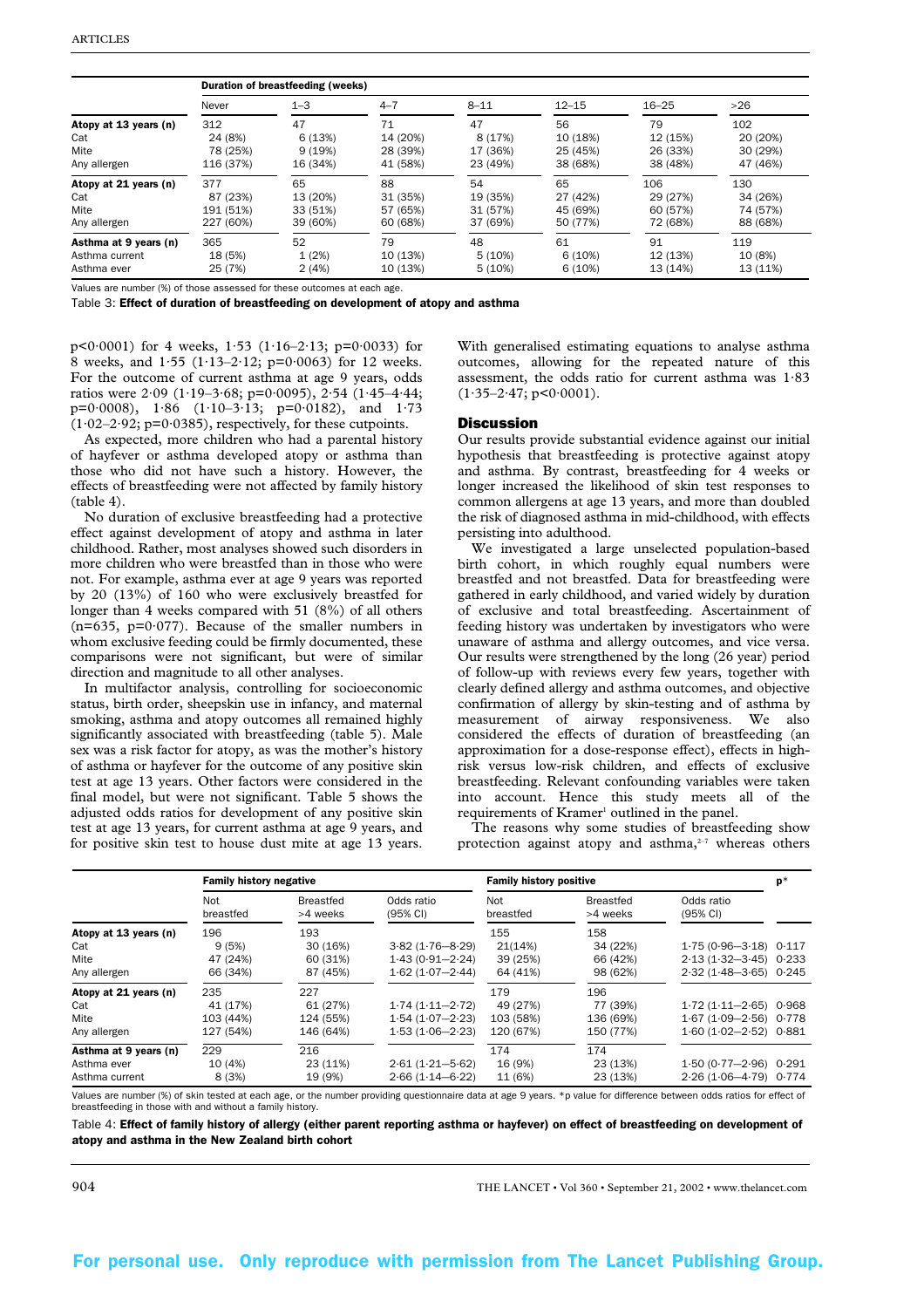|                                                | Current asthma at 9 years |          | House dust mite at 13 years |          | Any allergen at 13 years |          | Current asthma*      |          |
|------------------------------------------------|---------------------------|----------|-----------------------------|----------|--------------------------|----------|----------------------|----------|
|                                                | Odds ratio (95% CI) p     |          | Odds ratio (95% CI) p       |          | Odds ratio (95% CI) p    |          | Odds ratio (95% CI)  | p        |
| Univariate analysis                            |                           |          |                             |          |                          |          |                      |          |
| Breastfed >4 weeks                             | $2.54(1.45 - 4.44)$       | 0.0011   | $1.72(1.24 - 2.38)$         | 0.0011   | $1.91(1.42 - 2.58)$      | < 0.0001 | $1.79(1.34 - 2.40)$  | < 0.0001 |
| Family history positive                        | $1.68(0.99 - 2.84)$       | 0.0542   | $1.33(0.96 - 1.84)$         | 0.0836   | $1.65(1.22 - 2.36)$      | 0.0010   | $2.23(1.65 - 3.02)$  | < 0.0001 |
| Father's history positive                      | $1.36(0.76 - 2.45)$       | 0.3035   | $1.31(0.90 - 1.90)$         | 0.1629   | $1.56(1.09 - 2.22)$      | 0.0140   | $1.74(1.24 - 2.44)$  | 0.0014   |
| Mother's history positive                      | $1.57(0.92 - 2.70)$       | 0.0982   | $1.45(1.02 - 2.04)$         | 0.0359   | $1.82(1.31 - 2.52)$      | 0.0003   | $1.96(1.44 - 2.66)$  | < 0.0001 |
| Male sex                                       | $1.47(0.87 - 2.51)$       | 0.1520   | $1.77(1.27-2.45)$           | < 0.0001 | $1.82(1.35 - 2.45)$      | < 0.0001 | $1.07(0.80 - 1.42)$  | 0.6610   |
| Cat ownership to 9 years                       | $0.54(0.31 - 0.95)$       | 0.0336   | $0.66(0.45 - 0.98)$         | 0.0369   | $0.80(0.55 - 1.14)$      | 0.2047   | $0.76(0.52 - 1.11)$  | 0.1572   |
| Socioeconomic status                           | $0.95(0.78 - 1.15)$       | 0.5844   | $0.91(0.80 - 1.03)$         | 0.1194   | $0.91(0.81 - 1.02)$      | 0.1173   | $0.98(0.88 - 1.09)$  | 0.7207   |
| Father smoked                                  | $1.34(0.79 - 2.28)$       | 0.2821   | $0.82(0.59 - 1.15)$         | 0.2503   | $0.81(0.60 - 1.10)$      | 0.1852   | $1.13(0.83 - 1.53)$  | 0.4364   |
| Mother smoked                                  | $1.04(0.61 - 1.77)$       | 0.8817   | $1.01(0.72 - 1.41)$         | 0.9497   | $0.86(0.63 - 1.18)$      | 0.3565   | $1.08(0.80 - 1.47)$  | 0.6099   |
| Firstborn                                      | $1.17(0.69 - 1.98)$       | 0.5653   | $1.05(0.75 - 1.46)$         | 0.7805   | $1.22(0.90 - 1.65)$      | 0.2043   | $1.17(0.87 - 1.57)$  | 0.3081   |
| Use of sheepskin in infancy $1.42$ (0.82-2.47) |                           | 0.2090   | $0.98(0.68 - 1.42)$         | 0.9088   | $1.10(0.78 - 1.54)$      | 0.5977   | $1.07(0.74 - 1.53)$  | 0.7322   |
| <b>Multivariate analysis</b>                   |                           |          |                             |          |                          |          |                      |          |
| Breastfed >4 weeks                             | $2.40(1.36 - 4.26)$       | 0.0027   | $1.70(1.21 - 2.38)$         | 0.0020   | $1.94(1.42 - 2.65)$      | < 0.0001 | $1.83(1.35 - 2.47)$  | < 0.0001 |
| Family history positive                        | $1.60(0.93 - 2.74)$       | 0.0881   |                             |          |                          |          | $2.20(1.62 - 2.98)$  | < 0.0001 |
| Mother's history positive                      |                           |          |                             |          | $1.90(1.36 - 2.66)$      | 0.0002   | $\ddot{\phantom{a}}$ |          |
| Male sex                                       |                           | $\cdots$ | $1.78(1.27 - 2.49)$         | 0.0008   | $1.91(1.40 - 2.61)$      | < 0.0001 | $\ddot{\phantom{a}}$ |          |
| Cat ownership to 9 years                       | $0.56(0.32 - 1.01)$       | 0.0532   | $0.68(0.46 - 1.01)$         | 0.0564   | $\cdot$ .                |          |                      |          |
| Father smoked<br>- -<br>.                      | $1.60(0.93 - 2.77)$       | 0.0903   |                             |          |                          |          |                      |          |

Table 5: Univariate and multivariate analyses of risk factors for current asthma at age 9 years, positive skin test responses to mite or to any allergen at age 13 years, and for current asthma age 9–26 years by repeated measures analysis

show increased risk $8-12$  mainly relate to duration of followup and ages at which outcomes are assessed. Results of studies in which early childhood outcomes (eczema or wheezing illness before age 2 years) were assessed show protection from prolonged or exclusive breastfeeding, whereas those in which outcomes in later childhood were assessed show increased atopy and asthma. Use of different cutpoints for established breastfeeding, different maternal IgE concentrations, different confounding factors, and different time periods may also be relevant.

In studies<sup>2</sup> showing decreased risk of asthma or atopy, breastfeeding in Swedish children delayed onset of allergic disease but only in those whose mother and father both had a history of allergy. Those very high-risk children who were not breastfed developed early allergic disease.<sup>2</sup> In infants of allergic mothers in California, none of 24 breastfed infants with only one parent who had a history of allergy and negative skin tests had asthma compared with five of 34 (15%) of those not breastfed.<sup>3</sup> However, no protective effect was recorded in infants with positive skin tests. Chandra and colleagues<sup>4</sup> followed up 72 breastfed and 216 non-breastfed high-risk infants for 5 years, and reported reduced atopic disease in breastfed children, with less eczema and asthma.

In 2187 Australian children recruited through an antenatal clinic and assessed at age 6 years, exclusive breastfeeding for longer than 4 months reduced risk of atopy and asthma.<sup>5</sup> Introduction of other milk before 4 months was a risk factor for asthma, as was wheeze three or more times a year since age 1 year, wheeze in the past year, sleep disturbance, and at least one positive allergy skin test<sup>5</sup>

Exclusive breastfeeding was associated with reduced severity of asthma in Kenyan children, but did not affect the age of onset.<sup>6</sup> In 5182 Brazilian children, those not breastfed were more likely to have doctor-diagnosed asthma and exercise-induced wheeze than those breastfed for longer than 6 months.<sup>7</sup> However the effect was only noted in children without a family history of asthma.

By contrast, investigators of several large longitudinal studies report increased risk of atopy and asthma. In a review of the 1958 UK national birth cohort at age 7 years, Kaplan and coworkers<sup>8</sup> showed that 2% of nonbreastfed children developed asthma, compared with 4% of those breastfed for 1 month or longer ( $p<0.0002$ ). In the 1970 UK national birth-cohort, eczema was

reported more frequently at age 5 years in those breastfed for longer than 3 months than in those breastfed for shorter periods  $(p<0.01)$ .<sup>9</sup>

In Tucson children, breastfeeding protected against recurrent wheeze before age 2 years.<sup>10,24</sup> However, the opposite effect was recorded with follow-up beyond 6 years, especially in those genetically at risk.10 Breastfeeding greatly increased risk of wheezing, and diagnosed asthma in children born to mothers who had asthma. Risk of transient wheeze in early childhood, which is often related to infection $25$  seems reduced by breastfeeding, whereas older children whose asthma is more often atopic have increased risk when breastfeeding. Furthermore, in 16 333 Italian children aged 6–7 years, breastfeeding for longer than 6 months was slightly protective against early wheezing, but was a risk factor of borderline significance for late-onset wheezing.<sup>11</sup>

The effect of breastfeeding might depend on the concentration of IgE in the mother. In children of Tucson mothers with IgE concentrations in the lower two tertiles, breastfeeding was associated with reduced IgE in the child, whereas in children of mothers with serum IgE in the highest tertile, breastfeeding was associated with increased IgE in the child.12 The mechanisms by which breastfeeding increase atopy and asthma in children could include not only maternal transmission of immunological responses, but also the effects of feeding patterns on gut flora,<sup>26-28</sup> and factors related to the hygiene hypthesis.<sup>29</sup>

Sepp and colleagues<sup>26</sup> examined infants in Estonia and Sweden, countries with a low and high prevalence of atopy, respectively, and reported different gut flora in these infants. Lactobacilli and eubacteria were the most frequent bacteria in 1-year-old Estonian children, with clostridia most frequent in Swedish children. Children who developed allergies had less lactobacilli and more coliform and *Staphylococcus aureus* at age 2 years than did those who did not develop allergies. The investigators suggested that a change in gut flora because of westernisation could have contributed to the increase in allergy. Kalliomaki and colleagues<sup>27</sup> investigated infants at high risk of atopic disease, and at 3 weeks recorded fewer bifidobacteria than clostridia at 3 weeks in infants who subsequently showed atopy with at least one positive skin test reaction at age  $12$  months. Rubaltelli and colleagues<sup>28</sup> showed that bifidobacterium was more frequent in infants who were breastfed than in those who were not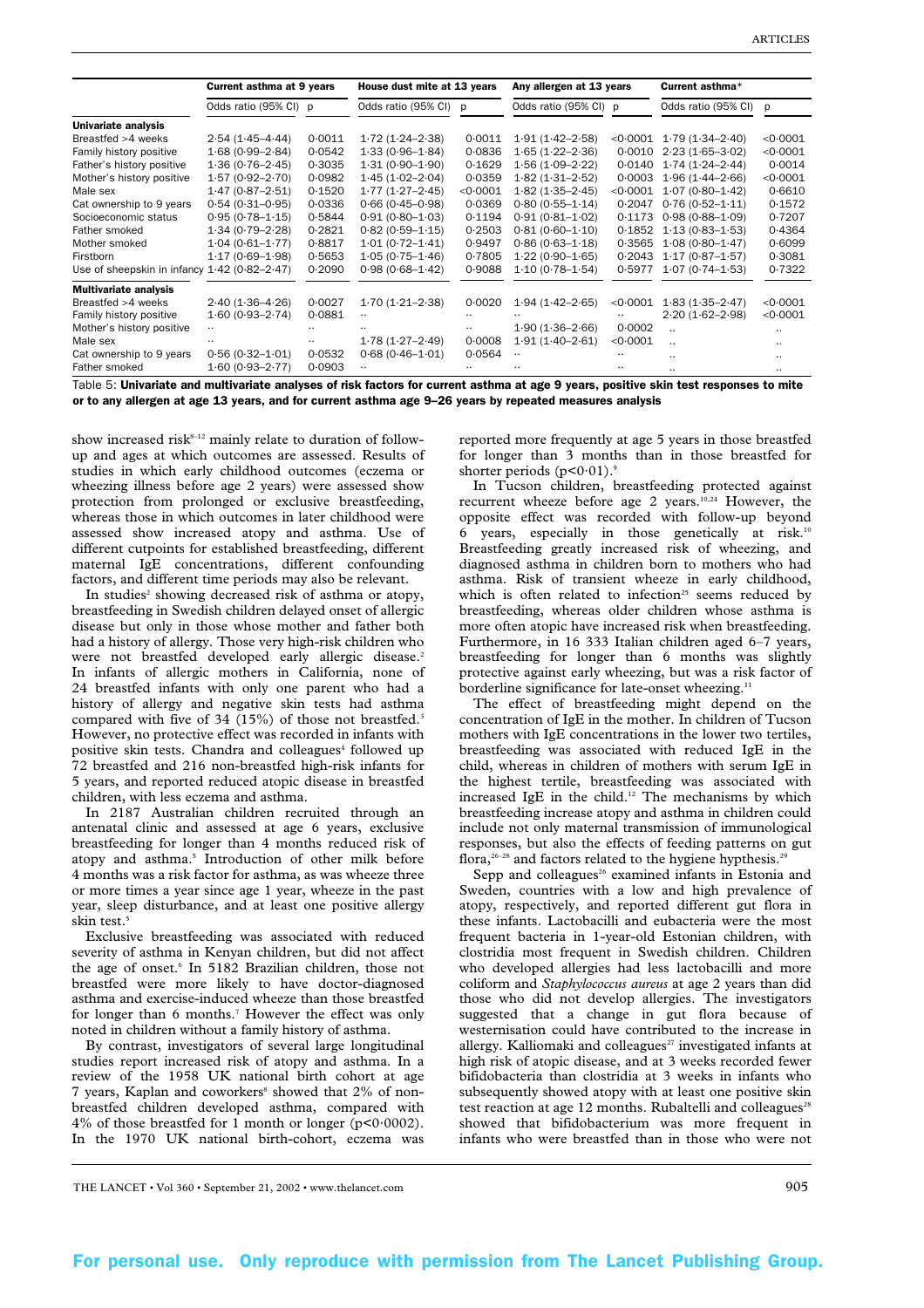(48% *vs* 15%; p=0·0474), whereas enterococci prevailed in infants who were fed with formula. These findings suggest that breastfeeding might affect the balance of intestinal bacteria, and thereby enhance development of atopy.

The hygiene hypothesis is now widely accepted as an explanation for increase in allergy, and therefore asthma, in westernised countries.29 Development of mature immune responses after birth with a shift from Th-2 dominance in infants to Th-1 in later childhood might be enhanced by exposures to immune stimulants such as bacteria and endotoxins which might therefore protect against allergies. Results of epidemiological studies<sup>30</sup> showing low prevalences of allergy in children growing up in close contact with animals lend support to this notion. Breastfeeding might reduce the effect of bacteria and endotoxins on the immune system, perhaps by direct reduction of exposure, or by passive transfer of immune responses from the mother, so that the infant does not fully develop mature immune response mechanisms. Rook and Stanford<sup>31</sup> suggested that inadequate microbial stimulation in early life could result in inadequate priming of T-helper cells, leading to a cytokine imbalance (input deprivation syndrome) and a failure to fine tune the T-cell repertoire in relation to epitopes that are crossreactive between self and micro-organisms (uneducated T-cell regulation syndrome).

Occasionally, infants being breastfed develop colitis or other forms of gut inflammation when formula feeding is introduced,<sup>32</sup> although colitiis can also arise in children who are exclusively breastfed, possibly because of reactions to cow's milk in the mother's diet.<sup>33</sup> Whether addition of cow's milk formula as a supplement to breastfeeding has a greater or lesser effect on the infants' allergic and immunological development than breastfeeding by a mother who herself consumes cow's milk products is not known.

The duration of breastfeeding needed to show an effect seems to be short (as little as 4 weeks in our study and the Tucson study<sup>10</sup>). Results of studies in which the cutpoint used to determine effects of breastfeeding was 3 months or longer might therefore fail to show significant differences between comparison groups.

Studies focusing on outcomes in the first 1–2 years of life sometimes show protective effects not evident with longer follow-up. In the Australian study,<sup>5</sup> the outcome included all wheezing up to age 6, including early transient wheeze, perhaps accounting for the beneficial effect seen. Results of longer-term studies $10,24$  consistently show increased atopy and asthma associated with breastfeeding, even after showing protection in the short term.

In our study, most infants were exposed to cow's milk formula in the maternity hospital. However such exposure should not bias our findings, since we recorded more atopy and asthma in those breastfed than in those not. Had the outcome been in the other direction, such an effect would have confounded interpretation. Our analyses comparing outcomes in those known to have had exclusive breastfeeding after discharge versus all others continue to show higher prevalence rates in those exclusively breastfed than those not, even though the comparison group now includes some breastfed children with those not breastfed. These analyses argue against any confounding effect of less than complete exclusivity of breastfeeding. Reported exclusive breastfeeding can be quite inaccurate, as shown in a Swedish study.<sup>3</sup>

Our cohort was born when rates of breastfeeding were low in New Zealand. Rates fell below 50% between 1967

and 1971, but by 1980 had exceeded  $80\%$ .<sup>35</sup> It is possible, in view of the calculated population attributable risks for developing atopy and asthma, that some of the increase in atopy and asthma in the past three decades in developed populations could be associated with the increased emphasis on, and prevalence of, breastfeeding.

Breastfeeding could be promoted for many reasons, including optimum nutrition and reduction of risk of infant infections.<sup>36,37</sup> However, the role of breastfeeding in protection of children against atopy and asthma cannot be supported on the basis of the present balance of evidence.

### *Contributors*

M Sears was the director of the asthma study and wrote the report. J Greene managed and analysed the data, supervised by A Willan. E Flannery and J Cowan did the interviews and pulmonary function testing, supervised by D Taylor. R Poulton gave overall direction to the multidisciplinary study. G Herbison did the statistical analysis in the multidisciplinary study.

*Conflict of interest statement* None declared.

#### *Acknowledgments*

The Dunedin Multidisciplinary Health and Development Research Unit is supported by the Health Research Council of New Zealand. The respiratory programme of research has been funded by the Health Research Council (NZ), the Otago Medical Research Foundation and the Asthma Foundation of New Zealand. We thank Wendy Lou for additional advice on statistical analyses. We thank Air New Zealand, Phil Silva, founder of the study, and the study participants and their families for their ongoing commitment and support.

#### References

- 1 Kramer MS. Does breast feeding help protect against atopic disease? Biology, methodology, and a golden jubilee of controversy. *J Pediatr* 1988; **112:** 181–90.
- 2 Aberg N, Engstrom I, Lindberg U. Allergic diseases in Swedish school children. *Acta Paediatr Scand* 1989; **78:** 246–52.
- 3 Kaufman HS, Frick OL. The development of allergy in infants of allergic parents: a prospective study concerning the role of heredity. *Ann Allergy* 1976; **37:** 410–15.
- 4 Chandra RK. Five-year follow-up of high risk infants with family history of allergy who were exclusively breast-fed or fed partial whey hydrolysate, soy, and conventional cow's milk formulas. *J Pediatr Gastroenterol Nutr* 1997; **24:** 380–88.
- 5 Oddy WH, Holt PG, Sly PD, et al. Association between breast feeding and asthma in 6 year old children: findings of a prospective birth cohort study. *BMJ* 1999; **319:** 815–19.
- 6 Wafula EM, Limbe MS, Onyango FE, Nduati R. Effects of passive smoking and breastfeeding on childhood bronchial asthma. *East Afr Med J* 1999; **76:** 606–09.
- 7 Romieu I, Werneck G, Velasco SR, White M, Hernandez M. Breastfeeding and asthma among Brazilian children. *J Asthma* 2000; **37:** 575–83.
- Kaplan BA, Mascie-Taylor CGN. Biosocial factors in the epidemiology of childhood asthma in a British national sample. *J Epidemiol Commun Health* 1985; **39:** 152–56.
- Taylor B, Wadsworth J, Golding J, Butler N. Breast feeding, eczema, asthma, and hayfever. *J Epidemiol Commun Health* 1983; **37:** 95–99.
- 10 Wright AL, Holberg CJ, Taussig LM, Martinez FD. Factors influencing the relation of infant feeding to asthma and recurrent wheeze in childhood. *Thorax* 2001; **56:** 192–97.
- 11 Rusconi F, Galassi C, Corbo GM, et al, for the SIDRIA collaborative group. Risk factors for early, persistent, and late-onset wheezing in young children. *Am J Respir Crit Care Med* 1999; **160:** 1617–22.
- 12 Wright AL, Sherrill D, Holberg CJ, Halonen M, Martinez FD. Breastfeeding, maternal IgE, and total serum IgE in childhood. *J Allergy Clin Immunol* 1999; **104:** 589–94.
- 13 Buckfield PM. Perinatal events in the Dunedin city population 1967–73. *NZ Med J* 1978; **88:** 244–46.
- 14 Elley WB, Irving JC. Revised socio-economic index for New Zealand. *NZ J Educ Stud* 1976; **11:** 25–56.
- 15 Hood LJ, Faed JA, Silva PA, Buckfield PM. Breast feeding and some reasons for electing to wean the infants: a report from the Dunedin Multidisciplinary Child Development Study. *NZ Med J* 1978; **88:** 273–76.